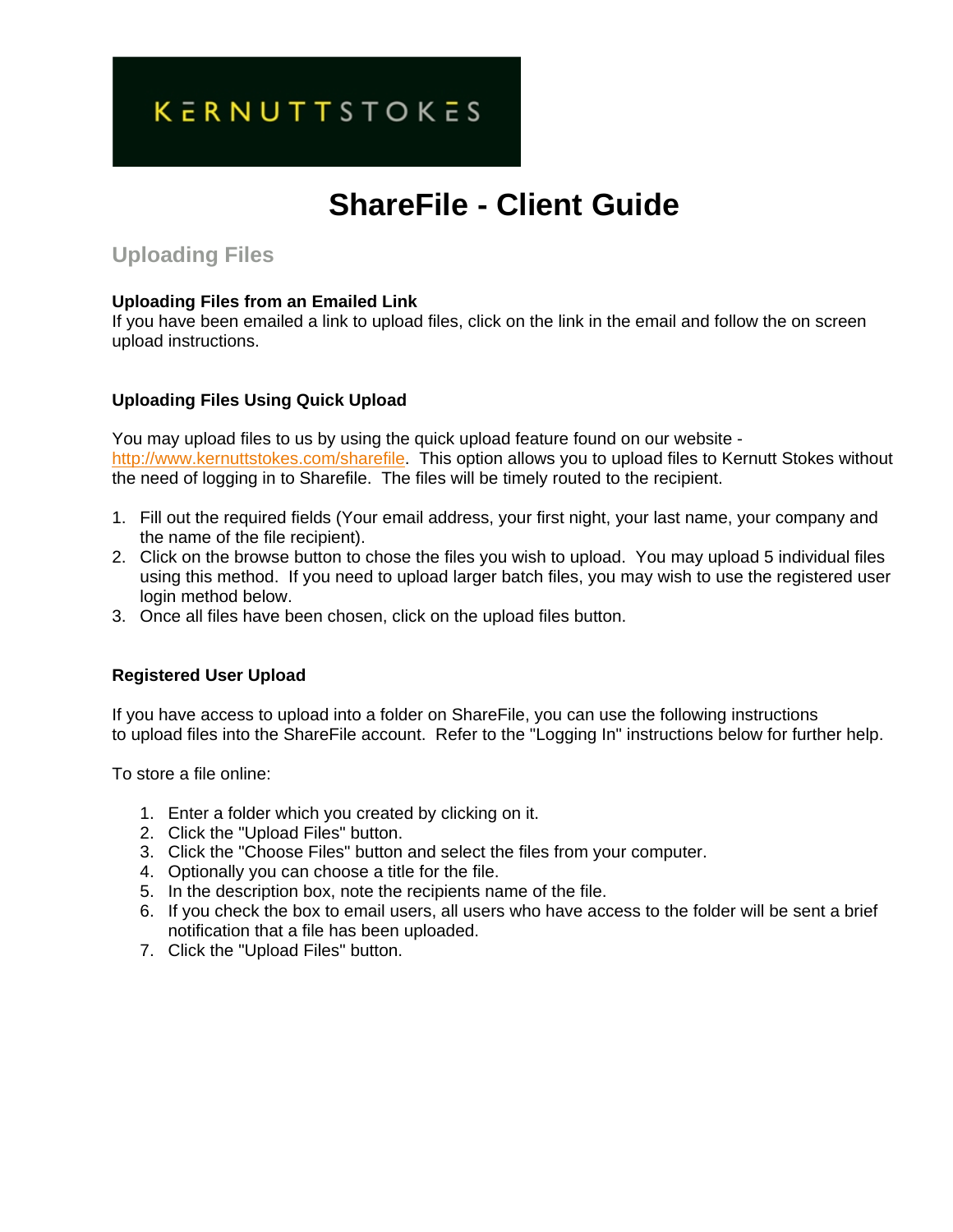# **KERNUTTSTOKES**

## **Logging In**

Note: You may have been emailed a request to download or upload a file without being sent any login information. If this is the case, you do not need to worry about a username and password, simply click on the link provided and follow the onscreen steps.

If you have been set up with a client user account, you may log in from one of two places:

- 1. https://kernuttstokes.sharefile.com this will be provided to you in an email from Kernutt Stokes with your client user account information.
- 2. Our web site http://www.kernuttstokes.com/sharefile

Your username is your email address.

Your temporary password to get started will be emailed to you by Kernutt Stokes.

If you have not received your password, you may either:

- 1. Email mailto:helpdeskprojects@kernuttstokes.com or
- 2. Click on the "Forgot your password?" link under the login

The first time you log in, you will be prompted to choose a permanent password.

### **My Settings**

The following are available through the "My Settings" link on the navigation:

#### **1. Edit Basic Info**

You can set or change your name in the system.

#### **2. Change Password**

You may also reset your password. Passwords must be between 4 and 15 characters in length.

#### **3. Change upload preferences**

You can change the upload component that is used for your user account.